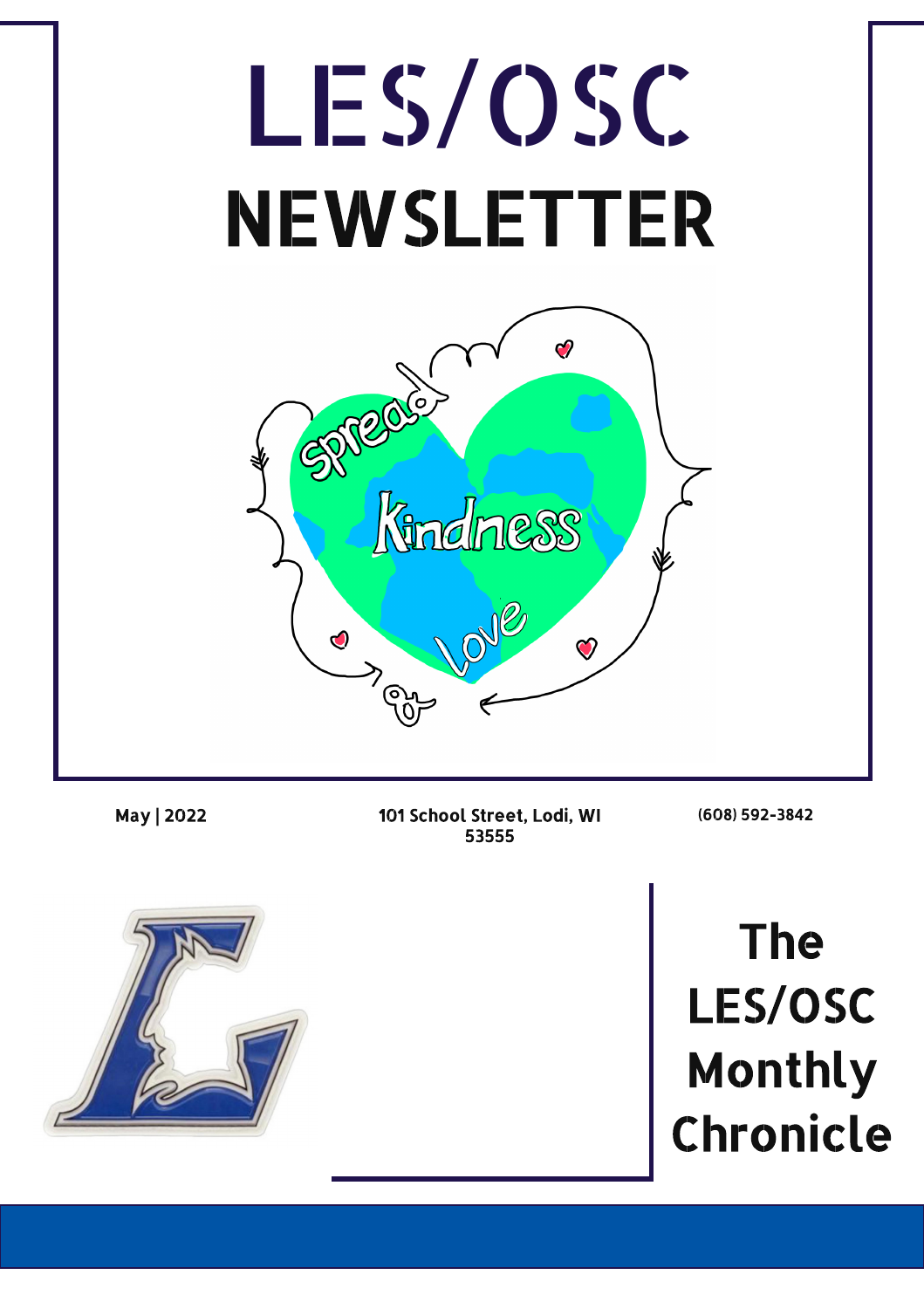#### **Schedule**

#### **Monday, Tuesday, Wednesday, Thursday, Friday (5 Days A Week)**

**Student Arrival Time:** No earlier than 7:45AM; Students enter the building at 7:50 and then go to their classrooms

**Start Time**: 8:05 AM

**End Time:** 3:05 PM

#### **Breakfast:**

- Free to all who want it
- Eaten in the classroom near the start of the day

#### **Lunch:**

- Free to all who want it
- Kids eat in the cafeteria
- Will be as spread out as much as possible ● Classrooms will have assigned seats that keep close contacts the same/similar to
- your child's classroom.

### From the Principal

Hello everyone!

It is hard to believe it is time for the May newsletter, it is amazing how fast the year has gone and it has been wonderful to see how much fun kids have had being in school. As we continue to unwind COVID mitigation strategies, and we continue to add more activities back, that were part of the end of the year, prior to COVID. We will do all we can to communicate those activities with you. Please watch for updates on the website and we will send periodic communication home via Infinite Campus Messenger.

If you have questions feel free to email me at pisanmi@lodischoolswi.org or call at (608) 592-3842 ext 2102.

Sincerely,

Mike Pisani, Principal, LES/OSC

# **End of the Year Reminders**

#### **End of Year Activities and Student Transitions**

As we near the end of the 2021-2022 school year we will have activities similar to what we have done in the past.

- 5th graders will be going to the Middle School Social for a visit during the school day
- Middle School is planning a 5th Grade Sneak-A-Peek for May 23, 2022 at 3:45 5:15.
- We are also planning for 2nd graders to come and visit LES or OSC during the day on May 26, 2022 from 8:30 - 9:40 am.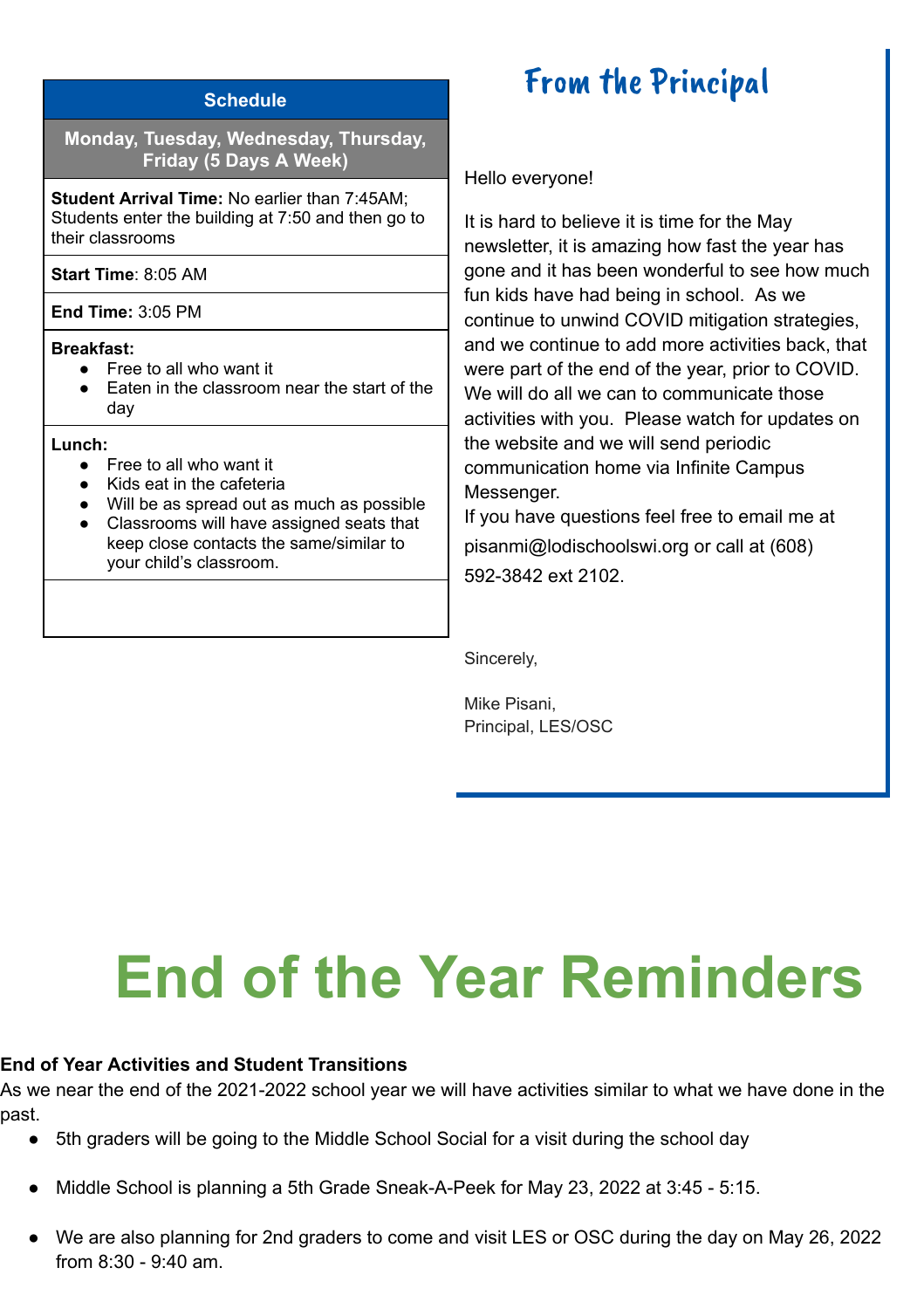#### **End of Year Reminders**

- We have a couple No School days coming up in May:
	- Friday, May 13, Staff Collaboration Day
	- Monday, May 30, No School Labor Day
- Our last day of school for the year is
	- Friday, June 3

### Nurse News…….

#### **To Parents of 5th Grade Students: Tdap vaccine is due this summer!**

Now is the time to make your appointments for your 5<sup>th</sup> Grade student to visit their health care provider. During the transition from 5th grade to 6th Grade, the Tdap vaccine is due to be completed for school required immunizations. Please have this immunization completed by the first day of school. A waiver may also be completed. Link to Waiver/Immunization Record If Less than 99% of our students complete either their vaccination or waiver by the 30th day of school per the Wisconsin state laws then all of the students in grades K-6th who are not compliant with their immunization may be excluded from school for 10 days. Please let the school nurse know if your child has received their immunization.

#### **Required Immunizations for in Wisconsin Schools 6th-12th Grade**

#### **What vaccines do my 11- to 12-year-old need to protect them? Preteens need four vaccines:**

- 1. Tdap, which is a booster shot to continue protection against [tetanus,](https://www.dhs.wisconsin.gov/immunization/tetanus.htm) [diphtheria,](https://www.dhs.wisconsin.gov/immunization/diphtheria.htm) and [pertussis,](https://www.dhs.wisconsin.gov/immunization/pertussis.htm) also called whooping cough. You can learn about the Tdap school requirement through this [Parent](https://www.dhs.wisconsin.gov/publications/p0/p00039.pdf) Fact Sheet.
- 2. Human [papillomavirus](https://www.cdc.gov/vaccines/parents/diseases/hpv.html) (HPV) vaccine, which prevents certain HPV-related pre-cancers and cancers. All boys and girls should finish the series before they turn 13 years of age.
- 3. Quadrivalent [meningococcal](https://www.dhs.wisconsin.gov/immunization/meningvaccines.htm) conjugate (MCV4) vaccine, which protects against meningococcal disease, an infection in the lining of the brain and spinal cord, and bloodstream infections.
- 4. Annual influenza vaccine is recommended in the fall every year.

#### **Thanks for your partnership,**

**Jean Winter RN**

**(608)438-3100**

**winteje@lodischoolswi.org**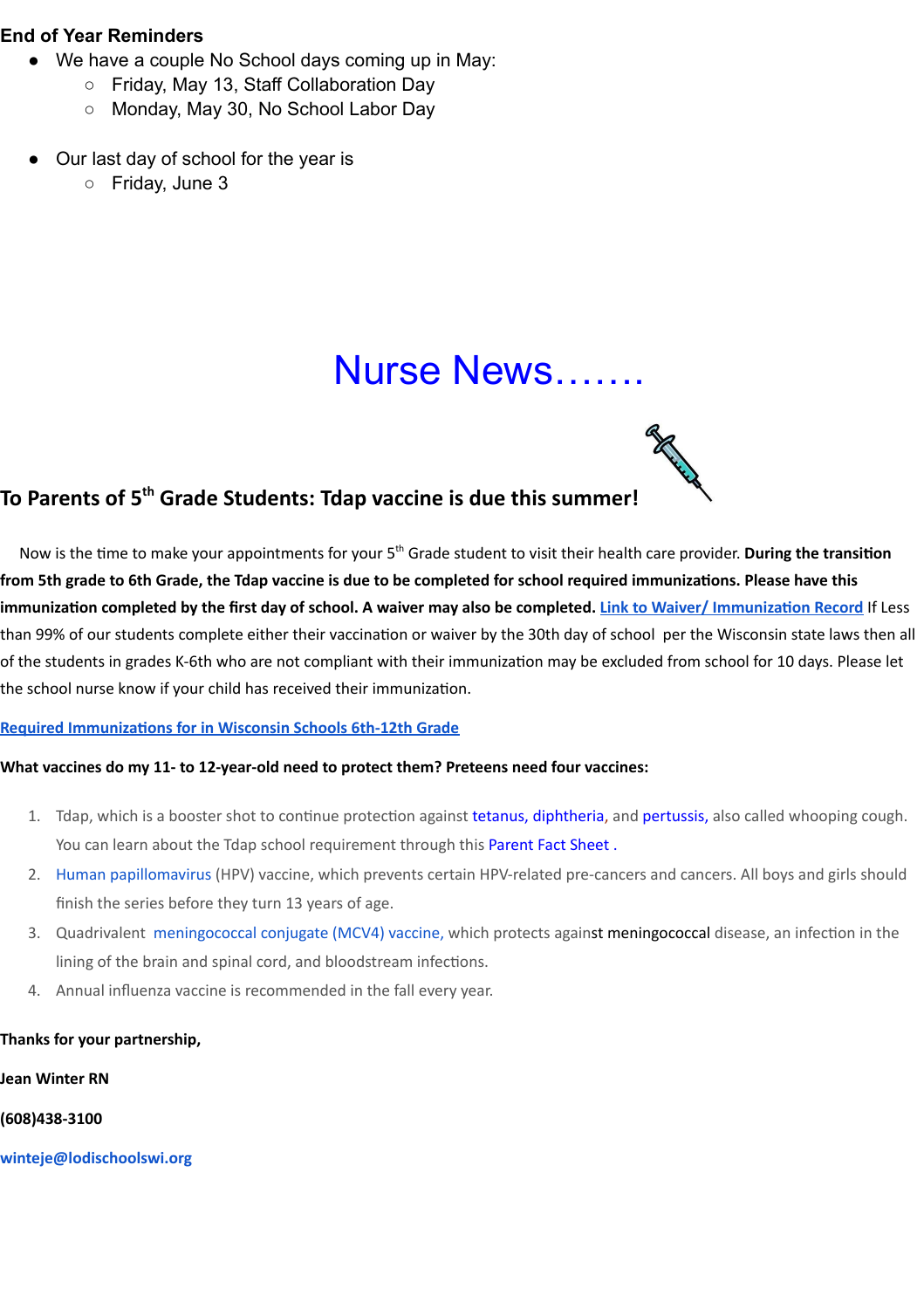# Summer School

Here are some Summer School Reminders.

#### **March**

● Online Registration is open

#### **Session 1 - June 13 - June 30 (Monday - Thursday)**

- Morning Session Primary School Campus: 7:55 am 10:55 am
- Morning Session High School Campus: 8:00 am 11:00 am
- Afternoon Session High School Campus (only): 11:30 am 1:00 pm

#### **Session 2 - July 11 - July 28 (Monday - Thursday)**

- Morning Session Primary School Campus: 7:55 am 10:55 am
- Morning Session High School Campus: 8:00 am 11:00 am
- *● No Afternoon Session*

Our [Summer](https://www.lodi.k12.wi.us/our-schools/summer-school) School website has also moved. You can find this under the "our schools" tab on the school website.

We hope your child will be joining us this summer! Please contact me ([pisanmi@lodischoolswi.org\)](mailto:pisanmi@lodischoolswi.org) if you have any questions.

## Lunchroom Changes

We will be offering on May 6th, in the lunchroom, a microwave for the kids to use. Please send items that are in microwavable containers and easy for the kids to use.

Since COVID restrictions have been lifted even more, on May 6th we will be starting to allow parents to have lunch with their children here at school. Please let the office know if you will be planning to have lunch with your child.